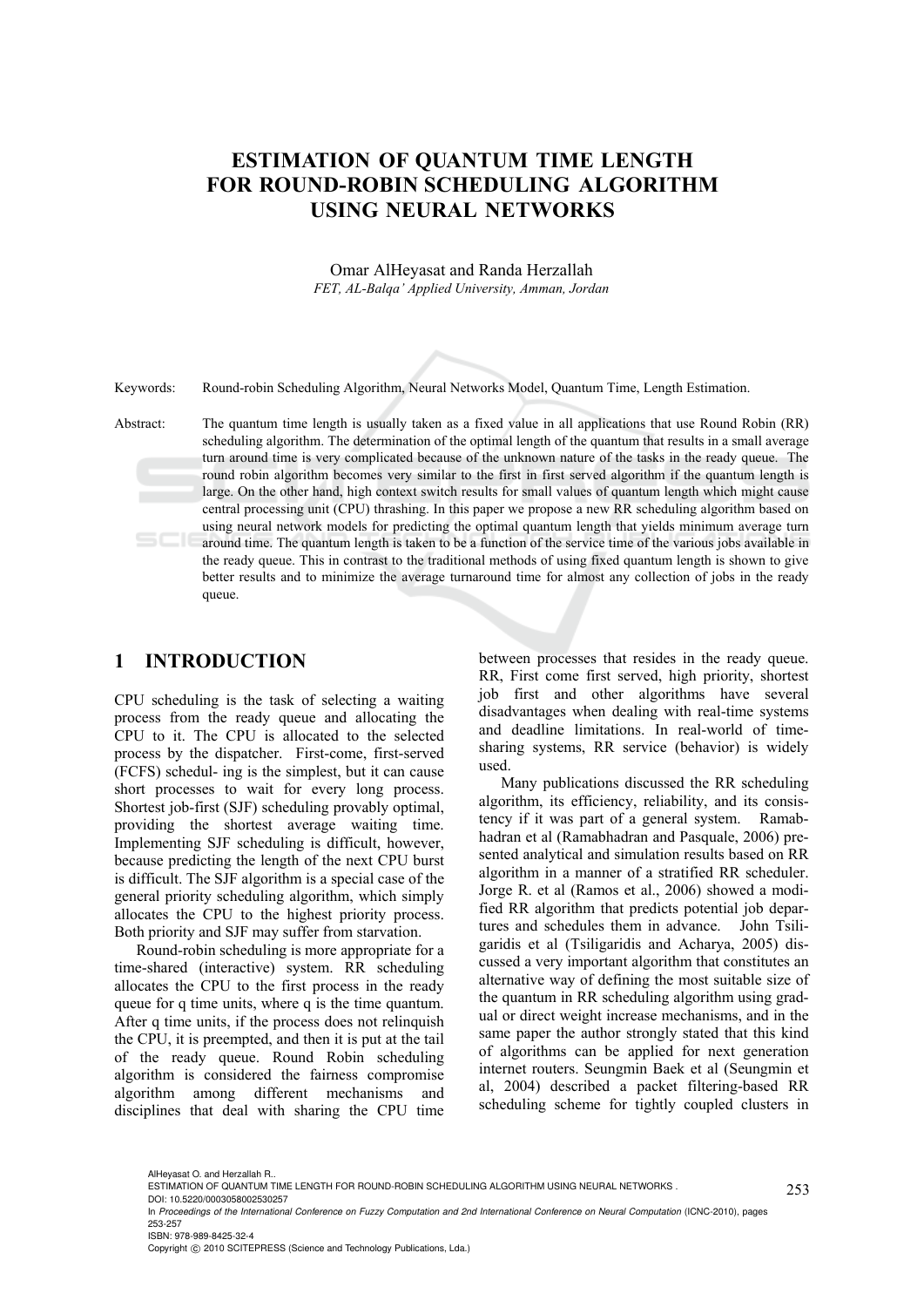terms of throughput and reliability. Rahul Garg et al (Rahul and Xiaoqiang, 1999) described a scheduling algorithm named recursive round robin scheduler (RRR), based on the concept of the construction of scheduling tree, and showed that the work conserving scheduler is fair. While in (Salil et al., 2004), Salil et al used a technique to analytically derive the latency bound of preordered DDR. Many other publications described, discussed, and proved many scheduling algorithms (Philip and Rasch, 1970; Ben et al., 2005; Janche et al., 1994; Amotz et al., 2004; Andrews and Zhang, 2005; Cooling and Tweedale, 1997; Srinivasan and Anderson, 2005; Silberschatz et al., 2000; Chakrabarti et al., 1997). Almost in all these publications, authors selected different criteria, like fairness, bounded delay, low complexity, deadline and other criteria. The common among almost all works (Tsiligaridis and Acharya, 2005; Seungmin et al., 2004; Rahul and Xiaoqiang, 1999; Salil et al., 2004) that discussed RR scheduling algorithm is that the length of quantum time is fixed.

The major problem in RR scheduling is the selection of the time quantum. If the quantum is too large, RR scheduling degenerates to FCFS scheduling. If jobs. Figure 1 Shows the block diagram of the pro- posed RR scheduling algorithm. Here neural network model is used to estimate and predict the time quantum based on the service time of the jobs in the queue. Using neural network model to estimate the time quantum has the advantage of varying the time quantum according to the variation of the service time of the jobs in the ready queue. Instead of using fixed quantum time, neural network model estimates and predict the time quantum that minimizes the average turnaround time.



Figure 1: The architecture of the proposed scheduling algorithm.

## **2 PROBLEM FORMULATION**

In RR scheduling algorithm, the average turnaround time is described by the following equation:

the quantum is too small, scheduling overhead in the form of context-switch time becomes excessive. In addition, the turnaround time can varies with

different time quantum. Figure 2 Shows the way in which turnaround time varies with the time quantum.



Figure 2: The variation of the turnaround time with the time.

$$
T_{t} = \sum_{i=1}^{N} \frac{s_{t}^{i} + W_{t}^{i}}{N}
$$
 (1)

where  $T_t$  is the average turnaround time,  $S_t^i$  is the service time of job *i* in the ready queue,  $W_i^i$  is the waiting time of job *i* in the ready queue, and *N* is the number of jobs in the ready queue.

The objective in this paper is to minimize the average turnaround time by the control of the optimal quantum time length *q*. By changing the quantum time length the average waiting time of the various jobs in the ready queue will be different. The average waiting time can be described as a function of the quantum time length according to the following equation

$$
W_t^i = N(q + o)
$$
 (2)

where  $\sigma$  is the context time switch. In practical applications it is desirable to make the context switch negligible compared to the quantum time length. Taking this into consideration and substituting Equation (2) into Equation (1) yields quantum

In this paper, we will develop a neural network model that will estimate the time quantum for the Round-robin scheduling algorithm, in order to minimize the turnaround time for any collection of ready

$$
T_t = \sum_{i=1}^{N} \frac{s_t^i + Nq}{N} \tag{3}
$$

Equation (3) shows that the average turnaround time highly depends on the value of the selected quantum length, which in turn is dependent on the service time of the jobs in the ready queue.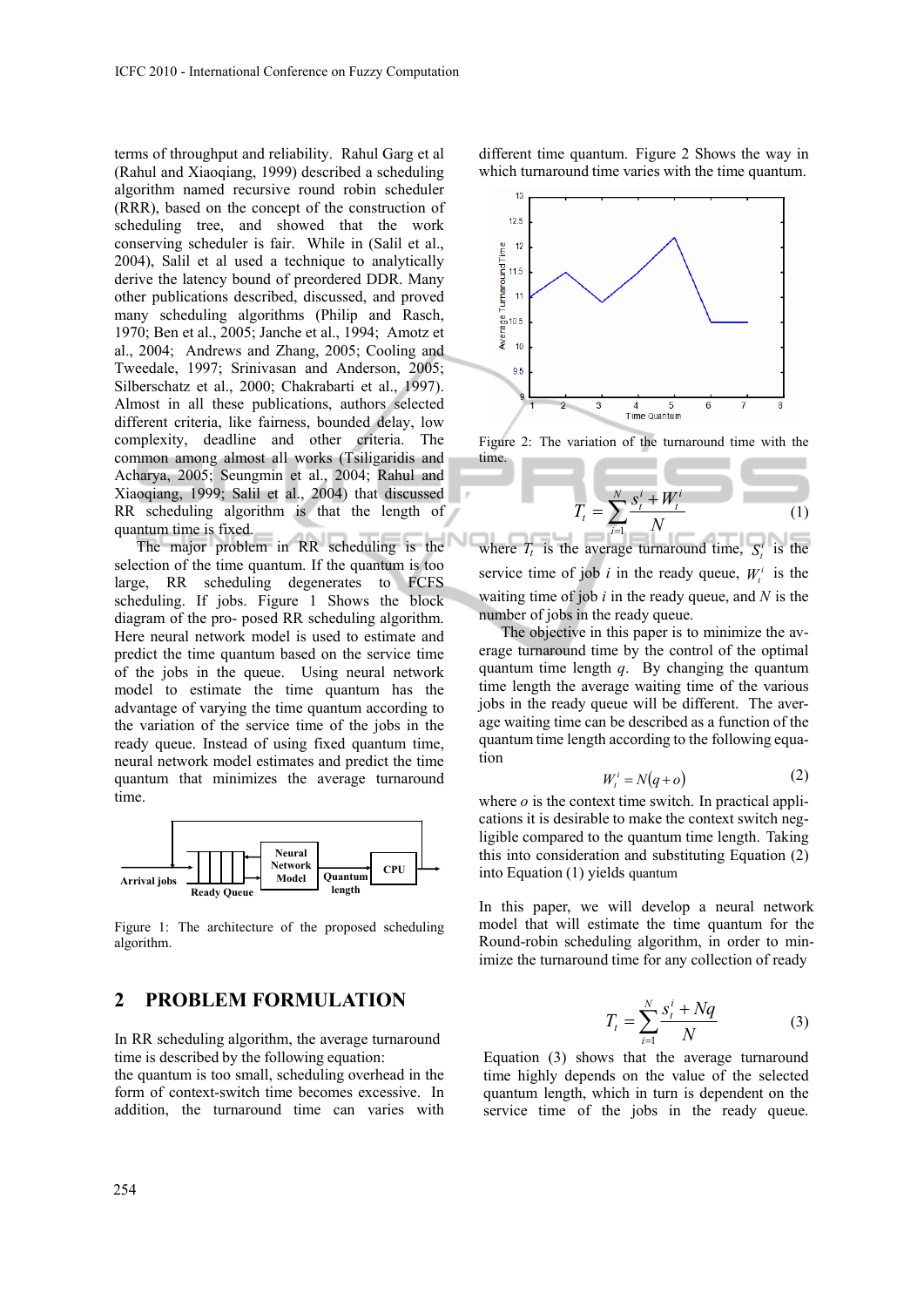Following this, the RR scheduling problem can be described as follows:

Find the time quantum length *q* such that the fol lowing objectives are met:

- 1. The turnaround time of a set of jobs in the ready queue is minimized.
- 2. The number of context switch is kept minimal.

#### **3 NEURAL NETWORK MODEL**

The effect of the service time on the length of the quantum is characterized by high levels of uncertainty and complexity. Neural network models are proved to give superior results under such circumstances, consequently, in this paper we propose using neural network models to estimate and predict the optimal length of the time quantum that will give the minimum turnaround time for various service times of the jobs in the ready queue.

Neural Network models with nonlinear components can be used in nonlinear, complex and uncertain applications. The inherently parallel nature of the networks can make them suitable for solving problems at high rates. The important result that multi-layer feed-forward networks with a single hidden layer and sufficient number of hidden units, are capable of approximating any continuous function to any degree of accuracy has been proved in the literature. Therefore, in this paper, multi layer perceptron neural network with one hidden layer will be used. The number of neurons in the input layer are determined by the number of jobs in the ready queue. Here the output of the neural network is the quantum length that results into minimum turnaround time. This architecture is shown in Figure 3. The hidden layer activation function is taken to be tanh function and the activation function of the output layer is taken to be linear function.

The design of a neural network model involves Two major phases: Training and validation. In the training phase the weight parameters of the neural network model are determined using a set of input– output patterns in the training set. The neural network model is trained such that it minimizes the mean square error between the estimated quantum value and the actual one. Scaled conjugate gradient method is employed in this work to optimize the weight parameters. To find the network structure that has the best performance on new data, different structures of neural network models are firstly trained using the training set. The performance of the various structures of the network models is then compared by evaluating an error function using an independent validation set, and the network having the smallest error with respect to the validation set is selected.

After training and validating the neural network model, it can be applied on line to predict the quantum length value that results into the minimum turnaround time.

To reemphasize, neural network model is proposed in this study to estimate the length of the quantum time that will be used in the RR scheduling algorithm. The neural network model takes the service time of the jobs in the ready queue as input and estimates the length of the time quantum that gives minimum turnaround time. As a result of the dynamic changes of the quantum, the average turnaround time for almost all the jobs should be the minimal. Contrast to conventional methods of RR scheduling algorithm which use fixed quantum length, the proposed RR scheduling algorithm is shown to give superior results and to minimize the turnaround time in almost all sets of jobs in the ready queue.



Figure 3: A multilayer feedforward neural network.

## **4 SIMULATION RESULTS**

In this section neural network model is used to predict the optimal quantum length that gives minimum turnaround time. The number of jobs in the ready queue is taken to be ten. The service time of the jobs are generated randomly to have values between 1*.*0 and 10*.*0. Ten thousand samples of the ten jobs are simulated. Here, for each sample (consisting of 10 jobs) the average turnaround time is calculated for fifty different values of quantum time length starting from 0*.*1 and stepping up to 5*.*0 at a step of 0*.*1. Multi layer perceptron neural network with the

255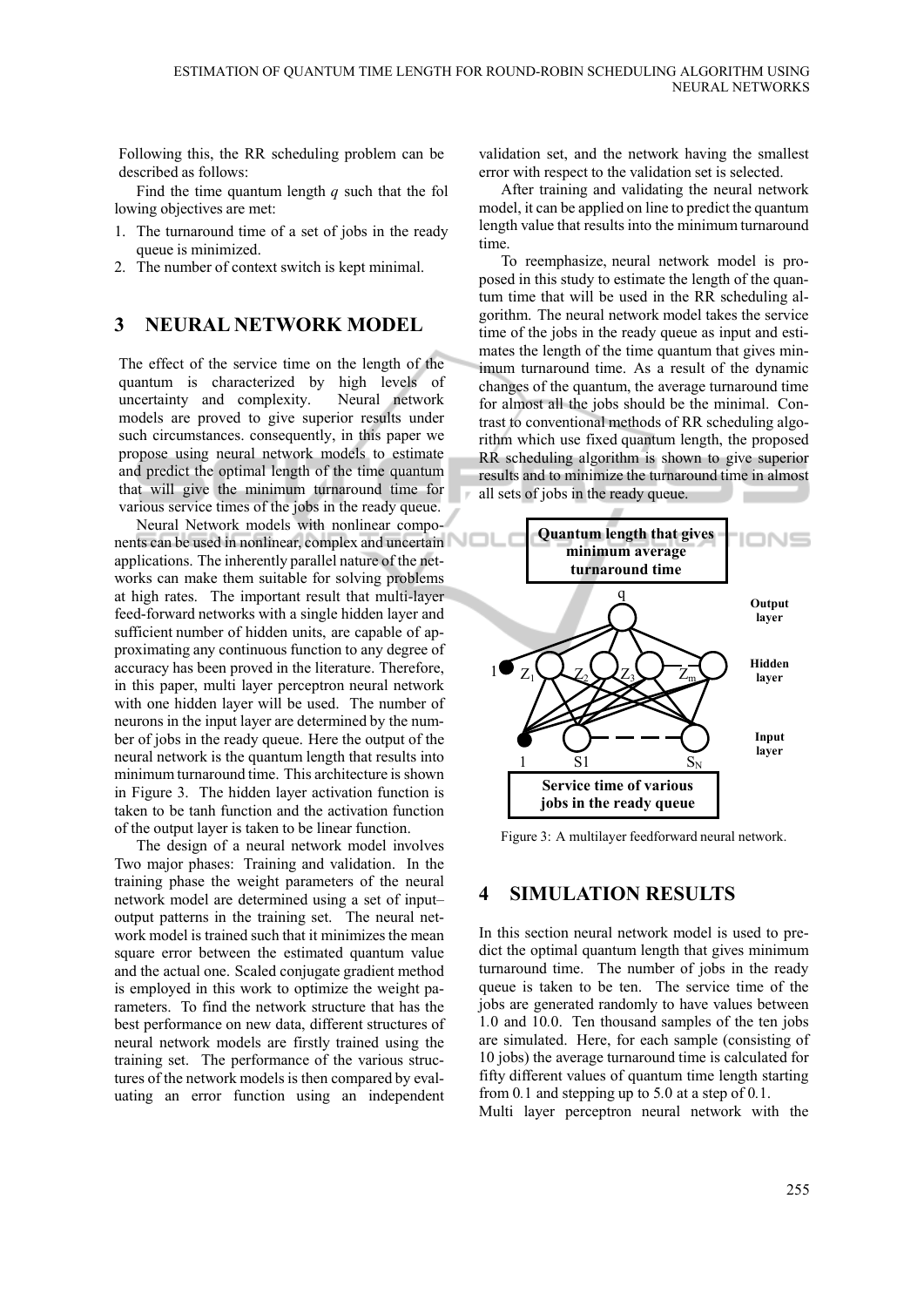service time of the ten jobs as input and optimal quantum length as output is used to predict the optimal quantum length to be used in the RR scheduling algorithm.

$$
q_{\text{est}} = g(S_1, S_2, S_3, \dots, S_{10})
$$

where *g* is multi layer perceptron neural network and  $q_{est}$  is the predicted quantum length from the neural network model.

Since the service time of the jobs in the ready queue ranges between 1*.*0 and 10*.*0, normalization for the input variables has been conducted. Here each input variable is normalized between 0 and 1 by dividing the service time of each job by its maximum value, which is 10 in this simulation example.



Figure 4: The quantum length network validation result.

$$
S_{i,nor} = \frac{S_i}{S_{i,\text{max}}}
$$

$$
= \frac{S_i}{10.0}
$$

Normalization of the output variable is not necessary in this study since linear activation function is assumed for the output layer.

The neural network model was trained on the training set which consisted of 5000 samples of the collected data. Scaled conjugate gradient method was implemented to obtain the optimal parameters of the neural network model. The single optimal structure of the neural network model found by applying the cross validation method consisted of 31 neurons in the hidden layer. In the cross validation method the neural network model that estimates the optimal quantum length to be used in the RR scheduling algorithm has been tested on a validation data set which consisted of 2000 samples that have not been seen in the training stage. The error function between the optimal quantum length and the estimated quantum length from the

neural network model,  $e = ||q - q_{est}||^2$ , was calculated for different model structures with different number of neurons in the hidden layer. the best optimal structure is then taken to be the model with the minimum error value in the validation stage. The validation result is shown in Figure 4.

After training the neural network model that predicts the optimal quantum value off line, and choosing the structure of the model, the quantum length network is brought on line and the quantum length is calculated for each set consisting of ten jobs in the ready queue. The optimal quantum length value and the estimated one from the neural network model is shown in Table 1. Comparing the estimated quantum length value and the optimal one, it can be seen that the neural network model was able to predict to a very good accuracy the optimal quantum length that minimizes the average turnaround time in almost most of the cases.

# **INGLONCLUSIONS**

In this paper, we have demonstrated for the first time the application of neural network models to predict the optimal quantum length in the RR scheduling algorithm. A major feature of using neural network models to predict the quantum length is the dynamic change of the quantum length to be used in the RR scheduling algorithm.

The proposed method is validated using ten thousands samples consist of ten jobs in the ready queue. Simulation results proved the capability of the neural network model to predict the optimal quantum length value that yields minimum average turnaround time. Contrast to the conventional RR scheduling algorithm which uses fixed quantum length value regardless the knowledge on the service time of the jobs in the ready queue, our proposed neural network based RR scheduling algorithm dynamically changes the quantum length value based on the service time of the jobs in the ready queue. This has the benefit of minimizing the overall average turnaround time for the different set of jobs that might be presented to the CPU.

 Neural network model is brought on line only after being trained and validated. This means that compu- tational time of the cpu is kept the same. The only added time to the CPU is the computation of the op timal quantum length value from the neural network model which needs only one forward propagation of its input vector.